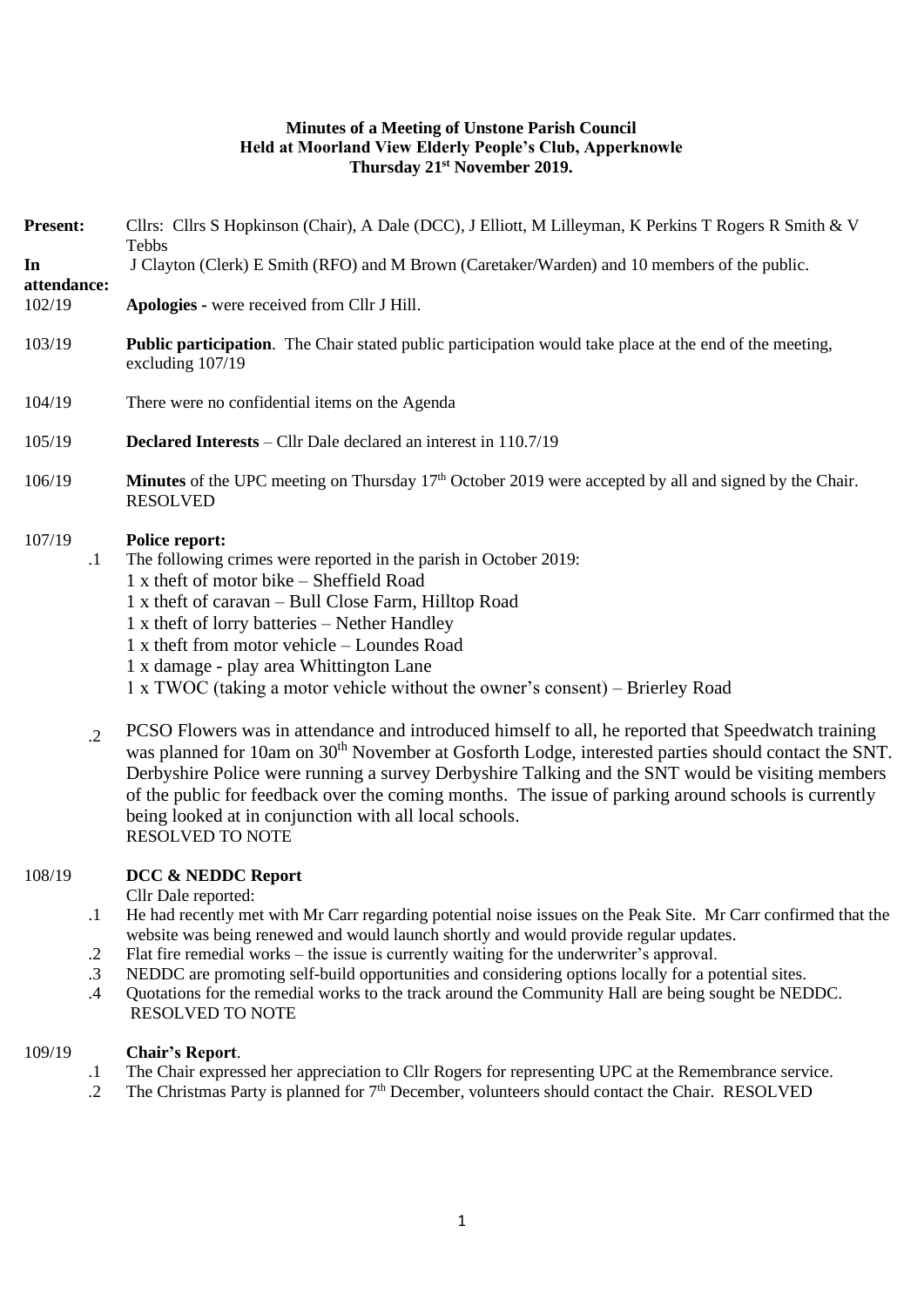### 110/19 **Clerk's Report**

- .1 The police incidents at the Miner's Arms reported in October 2019, happened in Chesterfield the crime report has been amended. RESOLVED
- .2 The replacement bin for Unstone Green will be £262.31 plus VAT, Cllrs agreed the replacement.
- .3 The CREST team have reported that they have been unable to work in the area due to staff shortages. A report detailing suggested location for the van has been provided by local resident and will be forwarded to the team. RESOLVED
- .4 NEDDC have provided a map highlighting ownership of the land at Barrack Road, it confirms UPC own the land where the unadopted road is situated. Cllrs asked for the matter to be brought forward to the next meeting. RESOLVED
- .5 Unstone PTA have expressed their sincere appreciation for the UPC's recent donation and will keep the council updated. RESOLVED
- .6 DCC have confirmed that UPC's objection to the TRO for Church Street and Old Whittington Lane have not been acceded to and the proposed closures will go ahead. RESOLVED
- .7 Dronfield Town Council have replied to UPC's proposal made in July. DTC are not willing to end the arrangement and have asked for this year's payment. Cllrs asked that advice be sought form DALC regarding the matter. RESOLVED
- .8 Chesterfield Borough Council have replied and do not support any of the areas of complaint made by UPC in relation the Peak planning committee meeting/decision making process. RESOLVED
- 111/19 It was noted that all relevant correspondence had been circulated, copies were available from the Clerk. RESOLVED

## 112/19 **Items Raised by Councillors.**

- .1 Neighbourhood plan for Unstone update. – Members of the working group met with staff from NEDDC and reported that the plan would cost around £20-30K and take 1-2 years to complete. Areas of the parish are already protected from Conservation and Gren Belt regulation. The group felt that the production of Neighbourhood Plan would not represent value for money for the parish but instead would like to work on the Parish Plan prior to the annual meeting in May. All Cllrs were in agreement with the proposal. RESOLVED
- .2 Approval of Working Party Terms of Reference, documentation was circulated and approved by all Cllrs. RESOLVED

Flooding within the Parish – Cllr Dale reported that the parish suffered again from flooding on  $8<sup>th</sup>$ 

- .3 November, locations on Sheffield Road, Church Street and Cheetham Avenue were affected, Cllr Dale worked with Yorkshire Water to resolve the issue from 10pm-1am the following morning. The B5067 was closed and bus services operated a limited service. The culvert at the top of the privately owned Fleur de Llys car park requires annual maintenance. RESOLVED TO NOTE
- .4 CHMC Review – The Clerk had circulated the report highlighted the possible time and efficiency savings available if Community Hall matters were discussed at the usual monthly UPC meeting rather than holding a separate meeting. All Cllrs were in agreement with the proposal and asked that the matter be reviewed in November 2020. An earlier start time of 7pm for UPC meetings was also proposed. All Cllrs were in agreement. RESOLVED
- .5 Approval of HR & Finance Committee, on the recommendation made at the recent DALC training course it was proposed that the Finance Committee should be renamed and have an extended remit to included responsibility for HR matters including any possible grievances. RESOLVED

### 113/19 **The Caretaker/Warden's Report:**

- .1 Regular checks on all bins, grit bins, dog bins and bus stops had been completed. RESOLVED
- .2 Regular park inspections and litter picks carried out. RESOLVED
- .3 The fencing around the football ground on the NEDDC land at the side of the Community hall has been damaged and trodden down in some areas. The Clerk will report the matter to NEDDC. RESOLVED
- .4 The paving at the War Memorial requires replacement. The RFO will obtain quotation and report back. RESOLVED.